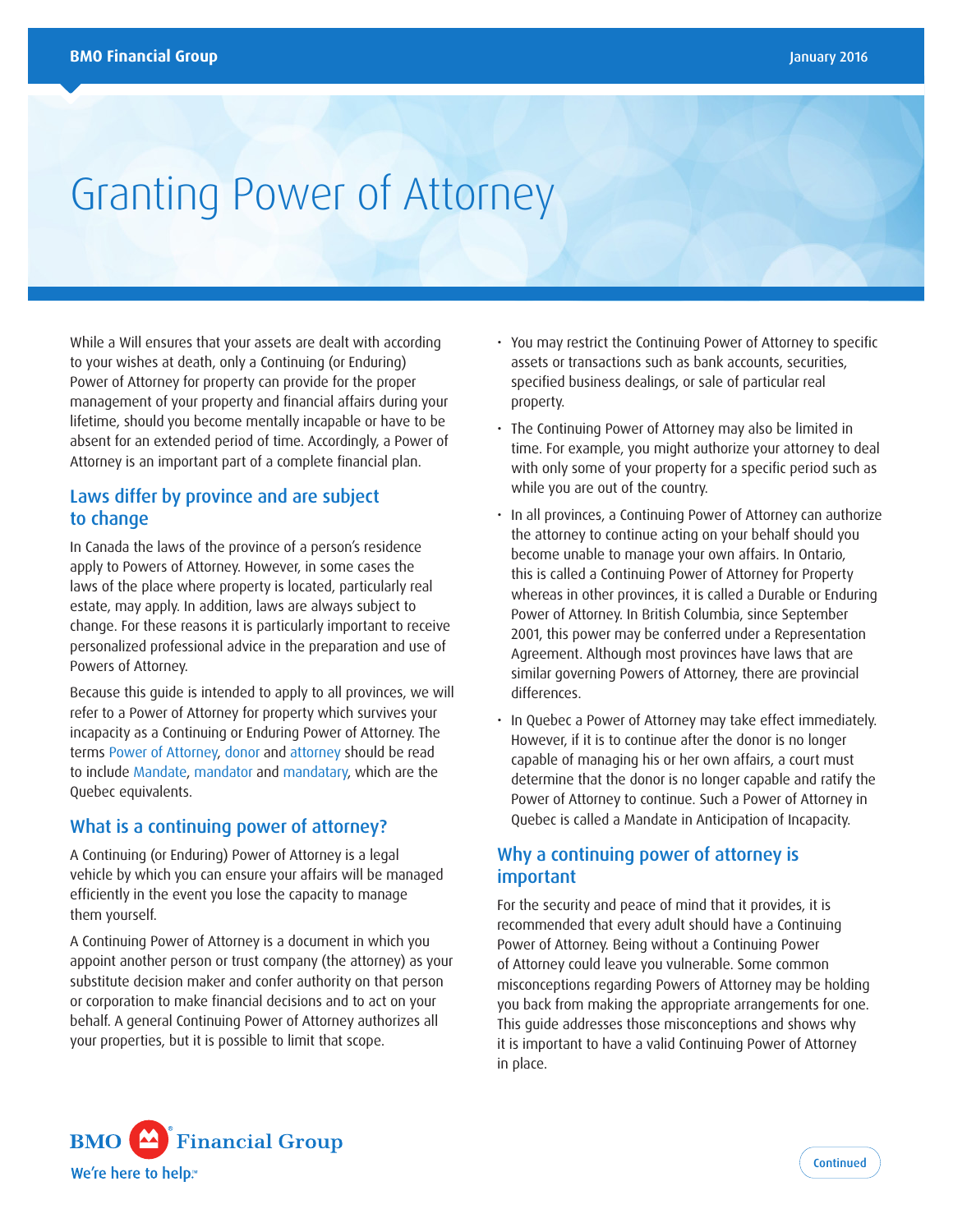#### **Scenario**

Susan knew she would be impossible to reach for the coming six months as she would be in Borneo. If a decision was needed on her investment portfolio, she wanted someone she trusted as her representative.

She granted a limited Continuing Power of Attorney to her lawyer.

# Family members are not automatically authorized

One misconception is that, in the event of a loss of capacity, a family member can automatically deal with your property. If you have not granted a Continuing Power of Attorney to a family member, he or she will not be authorized to manage your property without obtaining a court order or the approval of a provincial government official. This can be costly and time-consuming, and the family member may be denied the authority to act for reasons which you may not consider important. The court could also appoint someone you may not approve of to manage your property or impose conditions regarding the management of your property with which you might not agree.

## With joint property, a spouse or other joint owners can only deal with some assets

Some people rely on joint tenancy as a tool for incapacity planning. This is based on the misconception that if all of your property is held jointly with your spouse, your spouse will be able to manage every aspect of your financial affairs if you lose capacity. This is not entirely true. Your spouse may be able to deal with joint bank accounts, but would not be able to sell or mortgage a jointly-owned home or other real property. These transactions require the signature of all joint owners or, if one of them is incapable, the signature of his or her attorney. If there is no attorney, the court may appoint a representative.

#### Incapacity can come at any time

A loss of mental capacity can occur suddenly, so it is important to make arrangements for a Continuing Power of Attorney while you are able.

#### Choosing the right attorney

Grant your Continuing Power of Attorney to whomever you trust will do the job well. You may choose anyone you think



is appropriate, as long as that person is a mentally capable adult and trustworthy. You may choose a trust company, if you want privacy and independence. You may also appoint multiple attorneys if you wish to do so.

## Know the requirements

To ensure that you select the right attorney, it is wise to consider the nature and complexity of the tasks they may have to perform. Once you know what may be required of your attorney(s), you should choose someone who will be able to deal with those matters personally, or a group of attorneys who will be able to work together. In addition, each attorney should be someone you trust to manage your property prudently and in your best interests, taking into consideration any dependants you may have.

#### Select someone you trust

With these criteria in mind, you have many options from which to choose. Your spouse, adult children, lawyer, accountant, another family member or friend may be appropriate, depending on your circumstances.



## **Scenario**

A severe car accident left Lorraine in a coma for three months. Because she had granted a Continuing Power of Attorney to her husband, he was able to manage her financial affairs until she recovered her full health without requiring court or government intervention.

If named as an Executor in your Will, a trust company, such as BMO Trust Company, may be a good choice for your attorney as well, especially if you require specialized expertise or if there is no suitable individual to act due to complicated family dynamics.

Even if you decide that your spouse is the best choice to act as your attorney, it is often wise to appoint someone else to act either along with or as an alternate to your spouse.

#### **There are several reasons for this:**

- You and your spouse may travel out of the country together.
- You and your spouse may be involved in an accident together.
- Your spouse may become incapable or die while acting under the Power of Attorney on your behalf; or
- Your spouse may not be familiar with making investment decisions or the workings of your business.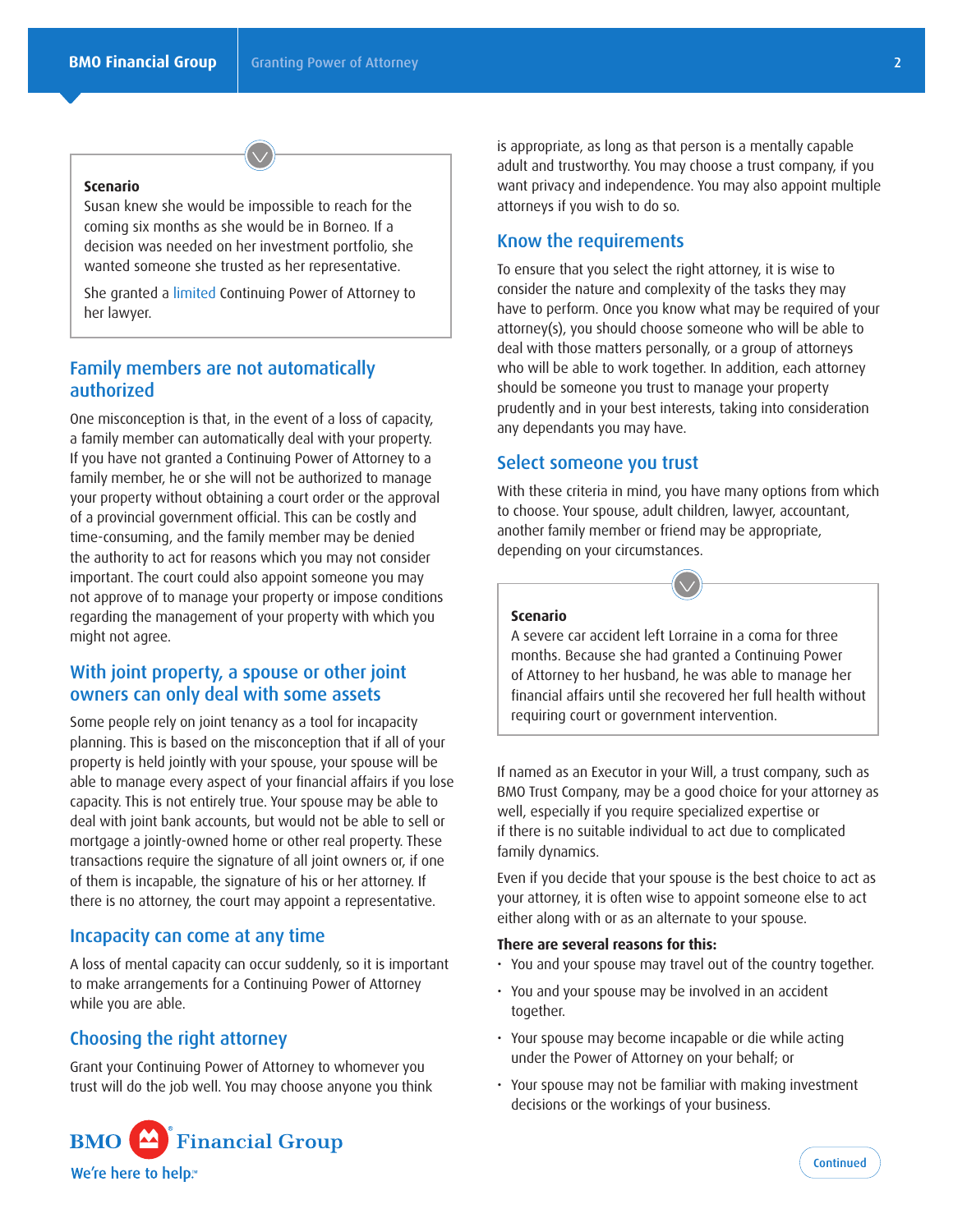Below is a sampling of the agencies or individuals your attorney(s) may be required to deal with when managing your financial affairs, depending on the nature of your property.

- Financial Professional
- Canada Revenue Agency
- • Banks
- • Accountants
- Directors of your corporation
- Canada or Quebec Pension Plan
- Health/Disability Insurers
- Old Age Security
- • Lawyers
- Your family

# Make special arrangements for a business

Special consideration may be required if you have a business. In some instances, one Continuing Power of Attorney under which your attorney(s) will manage both your business and personal finances may be appropriate. However, your business may be large and complex, and require someone familiar with the business to manage it. The person appropriate for this role may not be suitable to manage your personal finances. In these circumstances, you may wish to have two simultaneous limited Continuing Powers of Attorney. One document names an attorney to manage your business, and the other names an attorney to manage your personal financial affairs and nonbusiness property. With multiple Continuing Powers of Attorney, care must be taken to ensure one does not revoke the other.

## What the continuing power of attorney should state

It is important to provide thorough and clear instructions to your attorney. Subject to the laws applicable in the province where you live, the nature of your property, and your circumstances, your Continuing Power of Attorney may address any of the following:

- Appointment of your attorney(s) and any alternates. In most provinces, if you appoint more than one attorney, they all act jointly unless you specify that they may act severally or by majority (this does not apply in Manitoba).
- Management of your property to the same extent you could if capable, subject to any limitations imposed by you in the document.



- Effective time of application.
- Continued financial assistance for non-dependants during your incapacity (e.g. school fees for grandchildren).
- · Gifts to family, friends or charity, if this has been your choice in the past.
- Use, maintenance, sale of, or borrowing against particular property, such as a cottage.
- Compensation to the attorneys from your property for their efforts.
- Retaining agents to assist the attorneys with their administrative duties.
- Gift provisions of your Continuing Power of Attorney may be made conditional upon there being funds available in excess of the needs of you, your spouse, and any other dependants.

Please note that an attorney acting under a Continuing Power of Attorney, cannot, in most provinces, write or re-write your Will, or designate or change beneficiaries under your life insurance policies and registered plans.

# Power of attorney for personal care (the "Living Will")

Most provinces allow you to give directions concerning your personal care and medical treatment in the event you lose the capacity to make the necessary decisions for yourself. Depending upon the province in which you live, this direction may be either a Power of Attorney for Personal Care or a Living Will. Under a Power of Attorney for Personal Care, you appoint an attorney or attorneys to make medical decisions for you, subject to any instructions you have given. Typically, this document is effective only to the extent that you lose cognitive capacity and are unable to make personal care decisions.

#### **Scenario**

With the news that he had a debilitating disease, Tyler knew that eventually he would need someone to manage his medical care and his property.

Granting a Continuing Power of Attorney and Power of Attorney for Personal Care to his wife with his two adult children and his brother, as alternates, has contributed to Tyler's peace of mind.